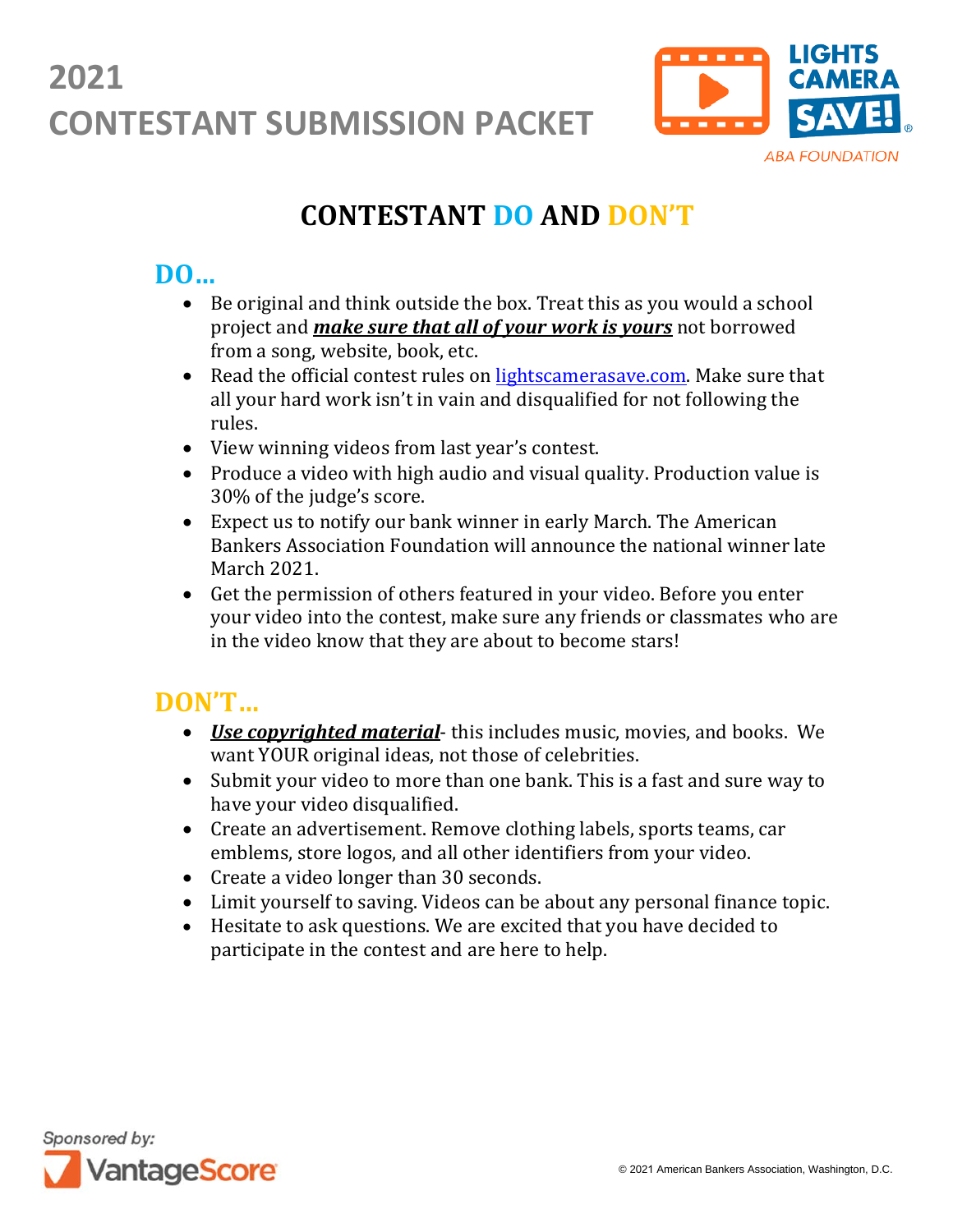

### **SUBMISSION CHECKLIST**

Before submitting your video make sure the components below are included. Entries that do not have all required components will be disqualified.

1. Entries are due March 1, 2021. Please return to: New Peoples Bank

Madison Van Dyke

madison@newpeoples.bank

- 2. Contestant entry form- Complete all portions of the form which includes your parent/guardian's signature (if you're a minor). This sheet will be used to contact the winner.
- 3. Video- Be sure to include the URL to your video on the contestant entry form.

*Looking for ideas? Check out winning videos from previous contests and learn more at LightsCameraSave.com*

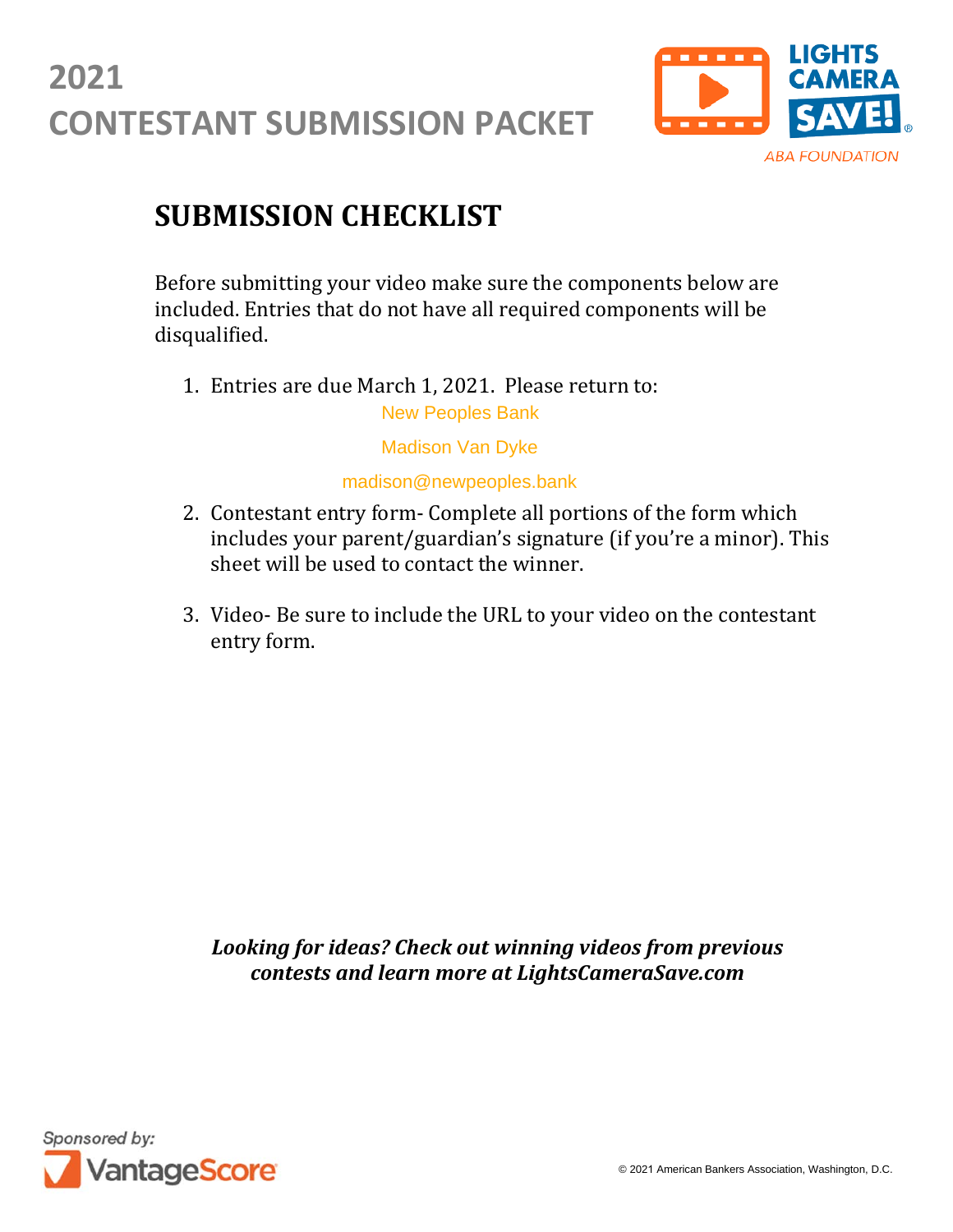

### **Contestant Entry Form**

| <b>Contestant Information</b>                                                                                                                                      |  |                                               |                             |
|--------------------------------------------------------------------------------------------------------------------------------------------------------------------|--|-----------------------------------------------|-----------------------------|
| <b>Contestant Name</b>                                                                                                                                             |  |                                               | $DOB$ _____ / _____ / _____ |
|                                                                                                                                                                    |  |                                               |                             |
| Address (address, city, state, zip code)                                                                                                                           |  |                                               |                             |
| Phone<br>Alt Phone (cell)                                                                                                                                          |  |                                               | E-mail                      |
|                                                                                                                                                                    |  |                                               |                             |
| <b>Parent/Guardian Name</b>                                                                                                                                        |  | E-mail                                        |                             |
|                                                                                                                                                                    |  |                                               |                             |
| <b>School Name</b>                                                                                                                                                 |  | School Administrator/Educator Name and E-mail |                             |
| <b>School Twitter Handle</b>                                                                                                                                       |  | <b>Contestant Twitter Handle</b>              |                             |
|                                                                                                                                                                    |  |                                               |                             |
|                                                                                                                                                                    |  |                                               |                             |
| Specifically how did you learn of video contest?                                                                                                                   |  |                                               |                             |
|                                                                                                                                                                    |  |                                               |                             |
| <b>Video Title:</b>                                                                                                                                                |  |                                               |                             |
| Link to Video:                                                                                                                                                     |  |                                               |                             |
|                                                                                                                                                                    |  |                                               |                             |
| By checking this box, I attest that this video has not been submitted to any other participating bank.<br>Videos submitted to multiple banks will be disqualified. |  |                                               |                             |
| If using copyrighted material submit permission of use along with this packet. If using material free from copyright list all sources below.                       |  |                                               |                             |
|                                                                                                                                                                    |  |                                               |                             |
| By checking this box, I authorize the host bank to send information regarding upcoming Lights, Camera,                                                             |  |                                               |                             |
| Save! contest opportunities.                                                                                                                                       |  |                                               |                             |
| Information below to be completed by host bank                                                                                                                     |  |                                               |                             |
| <b>Bank Name</b>                                                                                                                                                   |  |                                               |                             |
| <b>New Peoples Bank</b>                                                                                                                                            |  |                                               |                             |
| Bank Address (address, city, state, zip code)                                                                                                                      |  |                                               |                             |
| <b>Submitting Banker Name</b>                                                                                                                                      |  | <b>Banker E-Mail</b>                          |                             |
| <b>Madison Van Dyke</b>                                                                                                                                            |  | madison@newpeoples.bank                       |                             |

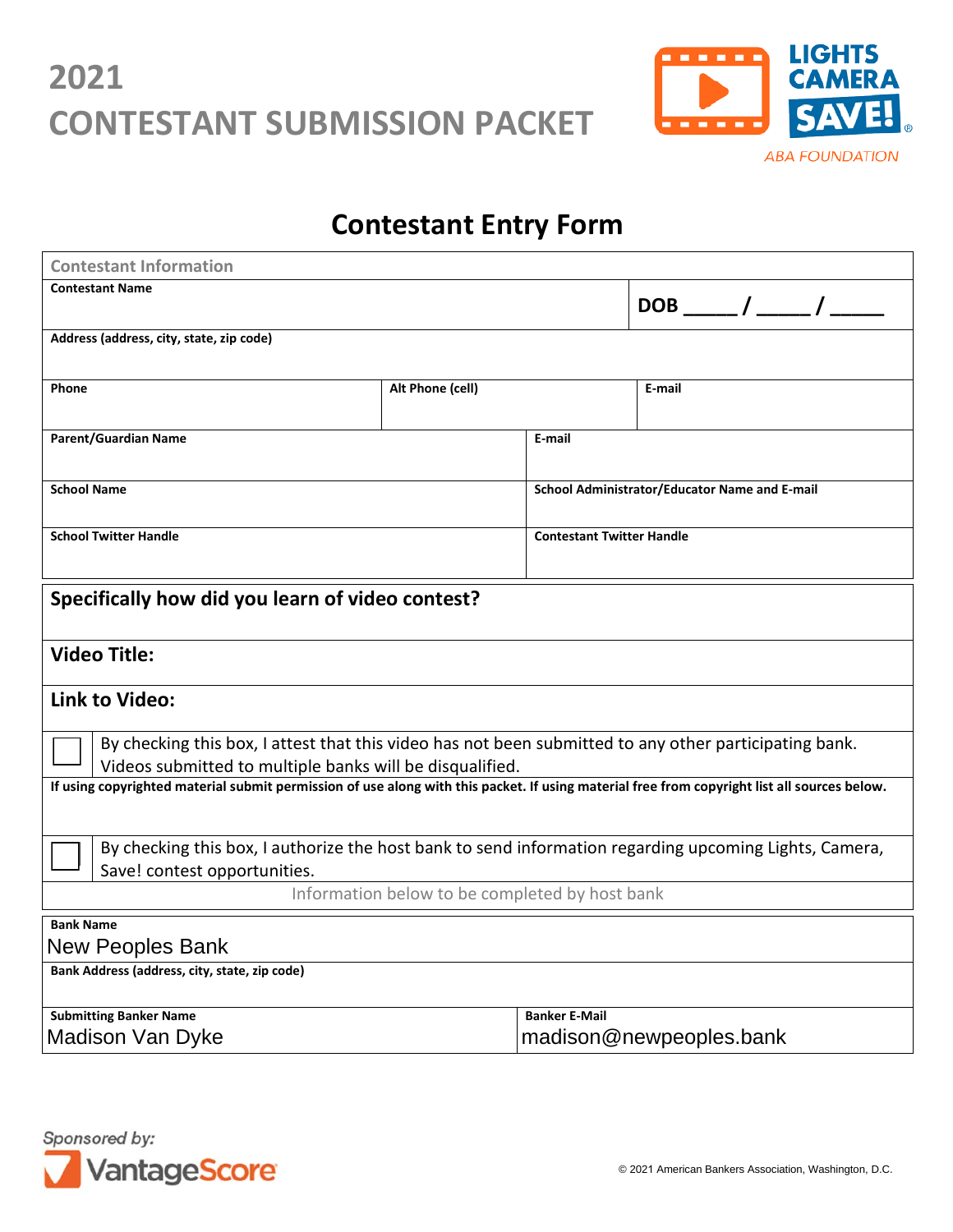

**Lights, Camera, Save!** seeks to use the power of video to inspire and educate young people to showcase personal finance skills. Entrants will develop a creative way to illustrate financial themes and be judged on the following weighted criteria: (1) 30% for production value,  $a/k/a$  presentation quality; (2) 30% for creativity; and (3) 40% for message content, which must be relevant to and supportive of contest theme(s). The winning video from each participating financial institution ("PFI") will be entered in the national contest, judged by a panel selected by the American Bankers Association ("Sponsor"), and the Sponsor's social media account. The winners will be announced March 2021.

**Submission Requirements:** Entrants must be legal residents of the United States or the District of Columbia, live in the United States or the District of Columbia, and be 13-18 years of age as of February 1, 2021; videos must be in English, no more than 30 seconds in length, and the entrant's original work; videos are due March 1, 2021.

#### **Individual Prizes for National Round:**

One (1) Grand Prize Winner (the winner of the championship round) will receive \$5,000. One (1) Second Place Winner (the non-winning Video that made it to the championship round) will receive \$2,000. Two (2) Third Place Winners (each of the two (2) non-winning Videos that made it to the semifinals of the Final Round but did not advance to the championship round) will each receive \$1,000 (individually, a "Prize" and collectively, "Prizes").

As further outlined in the Official Rules, I, on behalf of myself (if not a minor) or my minor child, grant a royalty-free, exclusive, perpetual, and irrevocable worldwide license to Sponsor, PFIs and Contest Entities (except for the limited rights accorded to Designated Websites) to use, edit, alter, adapt, modify, copy, reproduce, publish, display, distribute, transform, create derivative works from and otherwise show and use (unless prohibited by applicable law) the video submitted by me in connection with this Contest, in whole or in part and in any way or in any media or form, now or hereafter known or developed, and understand that I do not have a right of notice, review or approval of any such use of the video.

\_\_\_\_\_\_\_\_\_\_\_\_\_\_\_\_\_\_\_\_\_\_\_\_\_\_\_\_\_\_\_\_\_\_\_\_\_\_\_\_\_\_\_\_\_\_\_\_\_\_\_\_\_\_\_\_\_\_\_\_\_\_\_\_\_\_\_\_\_\_\_\_\_\_\_\_\_\_\_\_\_\_\_\_\_\_\_\_\_ (Print Submitting Student Entrant Name)

\_\_\_\_\_\_\_\_\_\_\_\_\_\_\_\_\_\_\_\_\_\_\_\_\_\_\_\_\_\_\_\_\_\_\_\_\_\_\_\_\_\_\_\_\_\_\_\_\_\_\_\_\_\_\_\_\_\_\_\_\_\_\_\_\_\_\_\_\_\_\_\_\_\_\_\_\_\_\_\_\_\_\_\_\_\_\_\_\_ (If Minor, Print Parent/Legal Guardian Name)

\_\_\_\_\_\_\_\_\_\_\_\_\_\_\_\_\_\_\_\_\_\_\_\_\_\_\_\_\_\_\_\_\_\_\_\_\_\_\_\_\_\_\_\_\_\_\_\_\_\_\_\_\_\_\_\_\_\_\_\_\_\_\_\_\_\_\_\_\_\_\_\_\_\_\_\_\_\_\_\_\_\_\_\_\_\_\_\_\_ (Entrant, or if minor, Parent/Legal Guardian Signature)

*By submitting this entry into the Lights, Camera, Save! Video Contest, the entrant or the entrant's parent/legal guardian if entrant is a minor acknowledge and agree that they have read the enclosed Contest Official Rules, have complied therewith, and understand that the Official Rules govern this Contest. This document may be executed by e-signature and sent by electronic transmission and deemed original.*

© 2021 American Bankers Association Community Engagement Foundation. All Rights Reserved.

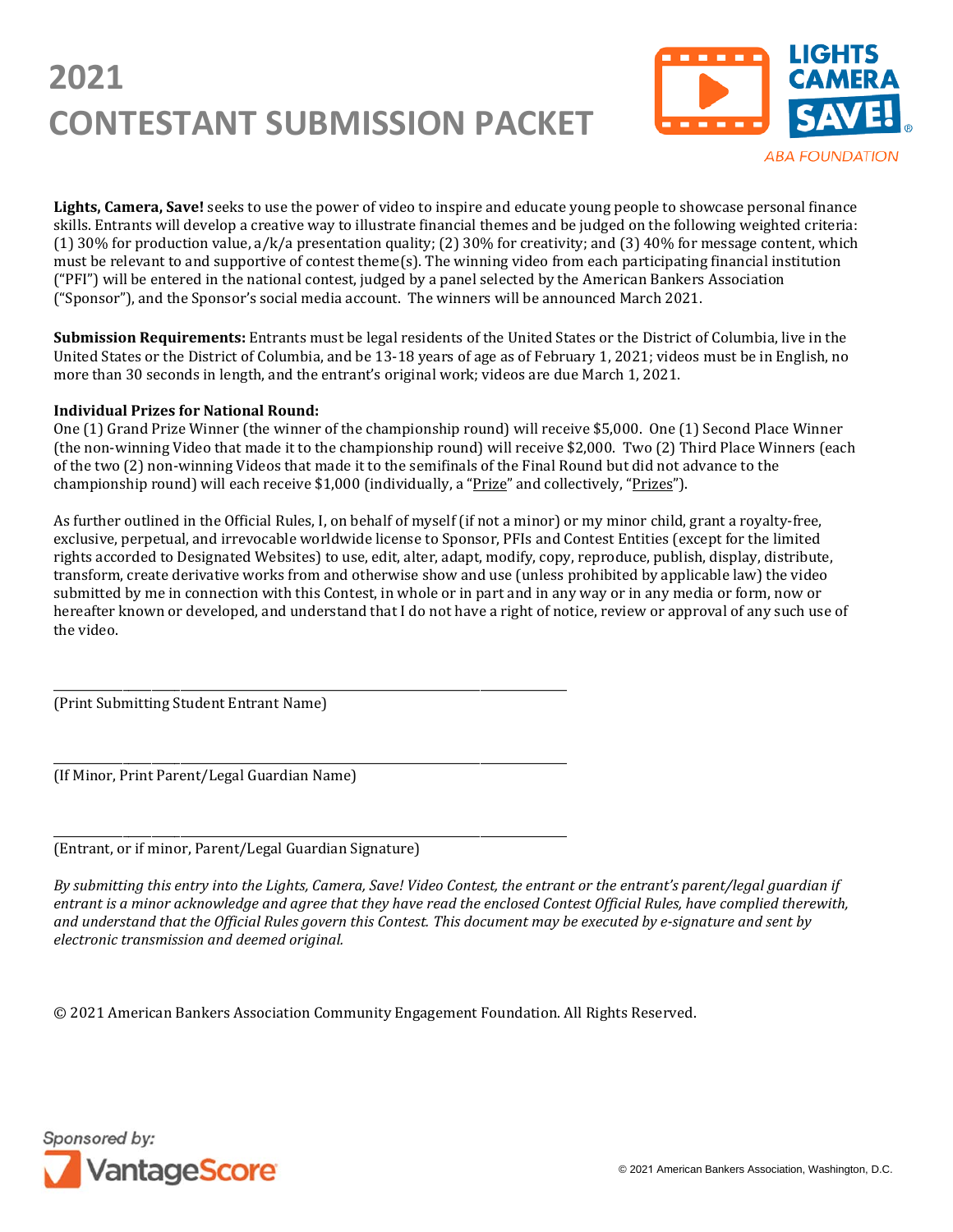

#### **LIGHTS, CAMERA, SAVE! VIDEO CONTEST OFFICIAL 2021 RULES**

#### **NO PURCHASE OR PAYMENT OF ANY KIND IS NECESSARY TO ENTER OR WIN. PURCHASE DOES NOT IMPROVE ODDS OF WINNING. VOID WHERE PROHIBITED.**

ELIGIBILITY. The Lights, Camera, Save! Video Contest ("Contest") is open to legal residents of the fifty (50) United States and the District of Columbia who live in the United States or the District of Columbia and are between ages thirteen (13) and eighteen (18) as of February 1, 2021. Children of employees and their immediate family and household members (whether or not related) of The American Bankers Association Foundation ("ABAF") and VantageScore (collectively, the "Sponsors"), any participating financial institution ("PFI"), and any of their parent companies, affiliates, subsidiaries, independent contractors, officers, directors, advertising and promotion agencies, and all other entities or individuals associated with the development, administration, or fulfillment of this Contest (collectively, the "Contest Entities") are not eligible to participate in this Contest. All applicable federal, state, and local laws and regulations apply.

**CONTEST PERIOD.** Contest begins at 8:00:00 a.m. Eastern Time ("ET") on February 1, 2021 and ends at 11:59:59 p.m. ET on March 1, 2021 ("Contest Period"). Sponsors' clock is the official timekeeper for this Contest.

**HOW TO ENTER.** All entries must be received in the manner described in the official entry packet during the Contest Period to be eligible for prizes. Obtain an official entry packet from a PFI and review and follow the instructions in the packet to enter the Contest. You can participate in the Contest by: (1) submitting at your local PFI, if you are not a minor; or (2) having your parent or legal guardian submit at your local PFI, if you are a minor, a completed entry packet (entry form and Affidavit or Parent/Guardian Affidavit of Eligibility and Liability Release). In addition to the completed entry packet, you must also submit electronically an original video that conforms to the "Submission Requirements" noted below ("Video") by: (1) posting the Video on YouTube.com or other PFI-designated social networking or video sharing websites; and (2) providing the link to the Video in the completed entry packet (collectively, the "Designated Websites").

An unlimited number of PFIs may participate in the Contest; however, Sponsors cannot guarantee that each state and the District of Columbia will have at least one (1) PFI participating in the Contest. There is no limit to the number of entries at each PFI. **Prior to entering the Contest, entrants (if not minors in their legal state of residence) or parents and/or legal guardians of minor entrants must acknowledge that they agree: (1) to their/their child's entry in the Contest; and (2) that the Contest Entities shall have a license (discussed further in the "Use of Videos and Entry Information" section below) in and to their/their child's submitted Video (including all material embodied therein) immediately upon submission.**

**SUBMISSION REQUIREMENTS. Limit one (1) Video per entrant, regardless of PFI and/or method of entry. Submission of multiple Videos by or on behalf of the same entrant (including submission of one Video at more than one PFI) will result in ineligibility with respect to all Videos submitted by or on behalf of that entrant.** Videos must concern a money-related topic and showcase sound personal financial skills, including but not limited to budgeting, credit scores, retirement, protecting financial identity, paying for college, and managing debt, keeping in mind the "Judging Criteria" section below.

Each Video submitted in connection with the Contest must be: (1) in English; (2) no more than thirty (30) seconds in length; and (3) the entrant's original work.

Videos must not, as determined in Sponsors' sole and absolute discretion: (1) have ever been previously published; (2) infringe upon any rights of any third party including, without limitation, copyright, trademark, and rights of publicity and/or privacy; (3) copy, incorporate, or include music or video from any movies, commercials, radio, television, or the Internet, unless the entrant is the lawful copyright owner of such material; (4) be or contain any content that is or may be perceived as violent, immoral, defamatory, derogatory, offensive, illegal, sexually suggestive, obscene, or similarly inappropriate, or that represents Contest Entities or any financial institution in a negative way or in any manner not consistent with their brand and/or reputation; (5) contain, include, or encourage images or activities that are dangerous, unsafe, or present unreasonable risk of harm to person or property; (6) suggest or imply to any person to undertake any dangerous, unsafe, or unduly risky activity; (7) be dangerous or unsafe to make or produce; (8) contain any mention, discussion, logo,

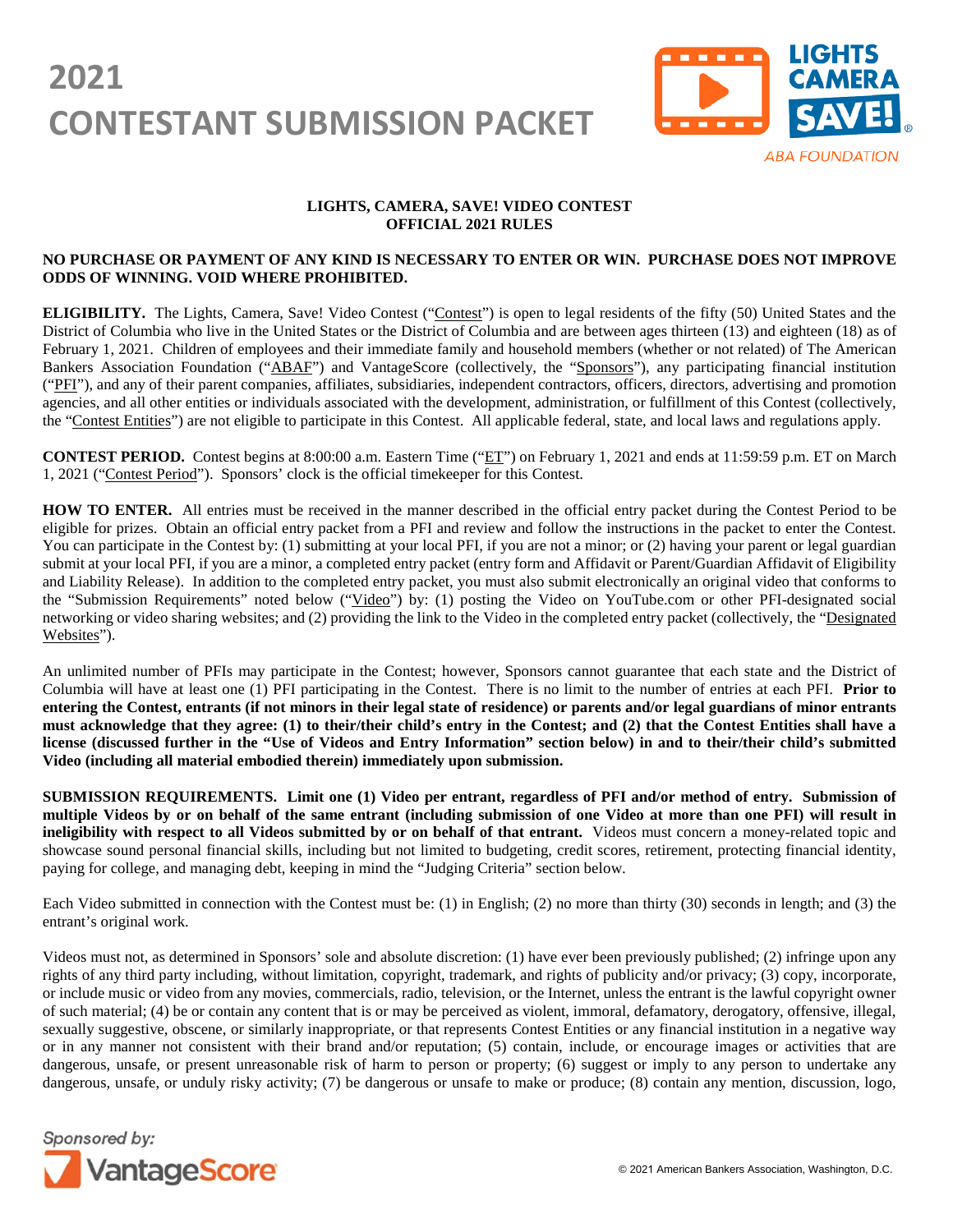

trademark, service mark, storefront, trade dress, mascot, photograph, or other image or intellectual property of any business or company without that entity's prior written consent; and (9) contain any names or private and/or sensitive information about the entrant or anyone else. Such inappropriate Videos are strictly prohibited, and any Video in violation of the above requirements and restrictions, as determined in Sponsors' sole and absolute discretion, shall be deemed void.

Videos do not have to include any people, but if a Video includes anyone other than the entrant, that entrant (if not a minor in his/her legal state of residence) or that minor entrant's parents and/or legal guardians must have received each person's permission to submit the Video for the Contest prior to submitting the Video. By submitting a Video that includes pictures or images of any people other than the entrant, that entrant (if not a minor in his/her legal state of residence) or that minor entrant's parents and/or legal guardians represent and warrant to Sponsors that said entrant or parents and/or legal guardians of minor entrants have obtained express permission of such people to submit a Video including their likeness or image to Sponsors in connection with this Contest, with the understanding that upon submission to Sponsors, Contest Entities have a license (as discussed in the "Use of Videos and Entry Information" section below) in and to the Video. **Contest Entities shall consider the entrant to be the person whose name is on the completed entry packet associated with a Video, regardless of how many other individuals appear in a Video. Each Video and accompanying entry packet may have only one individual listed as the entrant.**

By submitting a Video in the Contest, each entrant and, if the entrant is a minor, his/her parent or legal guardian represent and warrant that the above requirements have been met. Failure to satisfy these requirements, as determined in Sponsors' sole and absolute discretion, may result in ineligibility with respect to all Videos submitted by or on behalf of that entrant.

**GENERAL RULES. Once a Video has been submitted in connection with the Contest, an entrant or those acting on behalf of an entrant may not during the Contest Period distribute, disseminate, sell, use, license, or post the Video or any copies thereof in any medium (including other Internet sites, with the exception of Designated Websites, as discussed in the "How to Enter" section above) without the prior express written consent of Sponsors.** Additionally, Videos cannot be entered in other contests or promotions. Contest Entities and Releasees (as defined below) shall not be responsible for non-conforming, lost, late, incomplete, inaccurate, delayed, undelivered, misdirected, or illegible entries or Videos (or any component thereof) or for inaccurate entry information, whether caused by Sponsors or participant or by any computer, technical, or human error or malfunction that may occur in the processing or judging of Videos, the administration of this Contest, or in the announcement of prizes. Additionally, Contest Entities and Releasees (as defined below) shall not be responsible for incorrect or changed URLs concerning Videos posted on Designated Websites. Incomplete and/or duplicate Videos are not permitted and will be deemed void. The use of any device to automate the entry process is absolutely prohibited, and any such entries shall be void. Sponsors reserve the right, in their sole and absolute discretion, to void suspect Videos or entries or to modify, cancel, terminate, or suspend the Contest should a virus, bug, or other cause corrupt or impair the administration, security, or integrity of the Contest.

**USE OF VIDEOS AND ENTRY INFORMATION.** By entering this Contest and submitting a Video, each entrant and, if the entrant is a minor, his/her parent(s) or legal guardian(s), as a condition of participation in the Contest: (a) grants a royalty-free, perpetual, and irrevocable worldwide license, regardless of subsequent assignment or ownership change, exclusive to Contest Entities (except for the limited rights accorded to Designated Websites through their Terms of Use), to use, edit, alter, adapt, modify, copy, reproduce, publish, display, distribute, transform, create derivative works from, and otherwise show and use (unless prohibited by applicable law) the Video (including all material embodied therein), in any way or in any media or form, now or hereafter known or developed, in whole or in part, for trade, advertising, promotional, marketing, commercial, trade, or other purposes as Contest Entities determine, in their sole and absolute discretion. Neither entrants nor minor entrants' parents and/or legal guardians shall have a right of notice, review, or approval of any such use of the Video and/or entrant's name. Each entrant and minor entrant's parent or legal guardian: (a) upon request by Contest Entities or their agents or representatives, shall sign any documents for such purpose; (b) acknowledges and agrees that the Video (or any part thereof) and/or the entrant's name may be used in whole or in part, alone or in combination with other works, and that the Video may be changed, altered, edited, modified, or used in any other manner, as solely determined by Contest Entities; and (c) warrants and represents that entrant has received all rights, releases, and permissions that may be necessary from any individual appearing in a Video and from the videographer of the Video to grant this license for the use of the Video as stated.

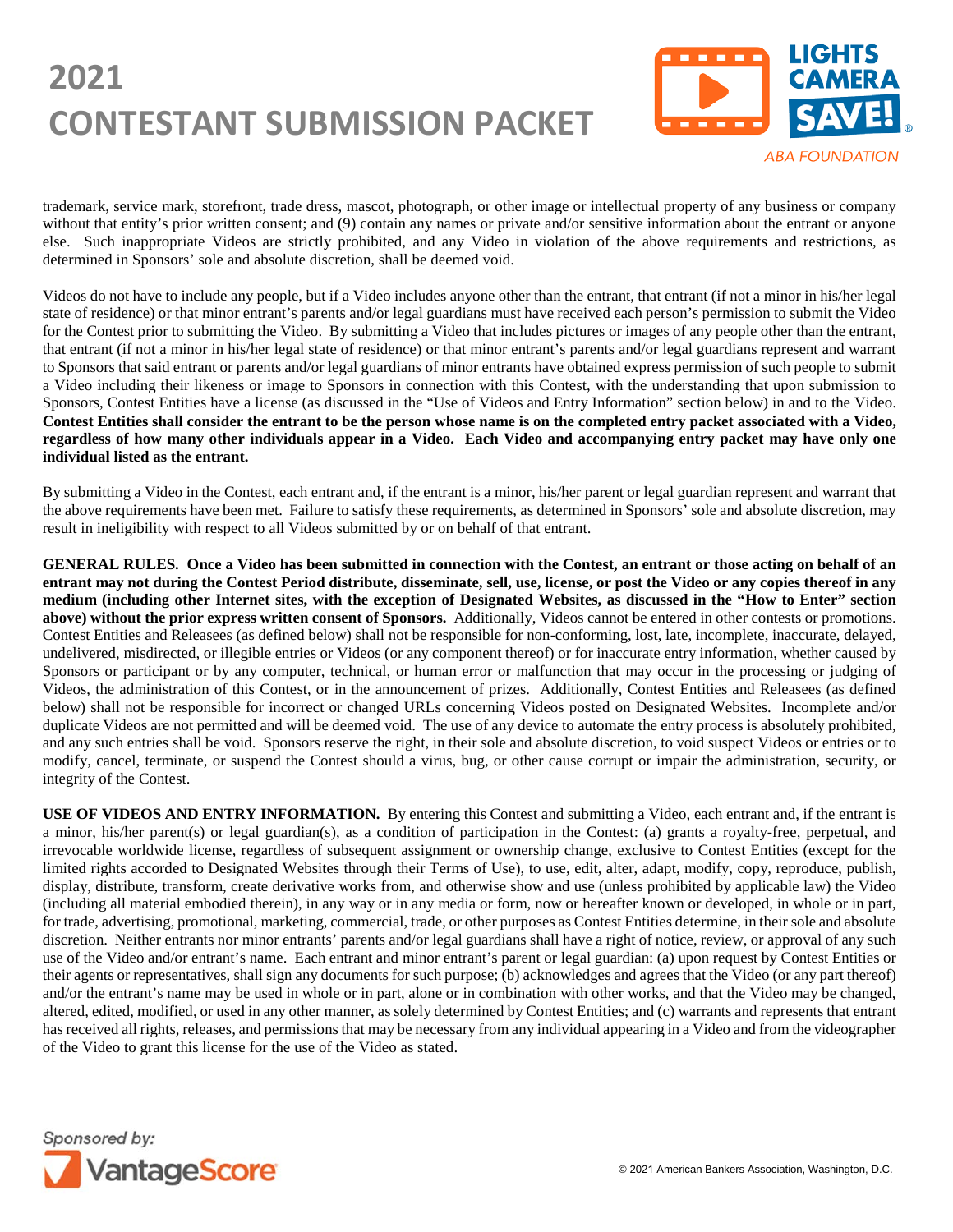

**ABA FOUNDATION** 

**JUDGING CRITERIA FOR THE PRELIMINARY AND SECOND ROUNDS.** For the Preliminary and Second Rounds (defined and discussed below), all Videos shall be judged based on the following weighted criteria: (1) 40% for message (the content covered in the Video should be relevant, concern a money-related topic, and showcase sound personal financial skills, including but not limited to budgeting, credit scores, retirement, protecting financial identity, paying for college, and managing debt); (2) 30% for production value, a/k/a presentation quality; and (3) 30% for creativity. In the event of a tie in the Preliminary and/or Second Rounds, Videos shall be rated on an additional category by the same panel of judges based on "overall impression." The rating for the "overall impression" category shall be based on a scale of one (1) to ten (10) with one (1) being the lowest score and ten (10) being the highest score. The tie shall be broken and awarded to the highest cumulative score of the "overall impression" category rating from all participating judges.

#### **SELECTION OF WINNERS.**

Preliminary Round: From March 2-8, 2021, each PFI shall judge all eligible Videos submitted at its location based on the "Judging Criteria for the Preliminary and Second Rounds" section above and select one (1) winning Video. PFIs that have more than one (1) location/branch in a state may submit only one (1) winning Video per state. PFIs that have more than one (1) location/branch in a state are responsible for coordinating, judging, and selecting (based on the criteria in the "Judging Criteria" section above) one (1) winning Video from among all Videos submitted to that PFI in a state. PFIs operating in multiple states may submit one (1) winning Video from each state.

Second Round: From March 12-15, 2021, ABAF shall judge all eligible Videos selected as a winner by each PFI based on the "Judging Criteria for the Preliminary and Second Rounds" section above and select eight (8) finalist Videos. **If a Video is selected as a finalist, the entrant (if not a minor) or parent or legal guardian of entrant (if a minor) must submit a physical file of the Video to ABAF between March 17-19, 2021.**

Final Round: On March 23, 2021, the eight (8) finalist Videos will be posted to the American Bankers Association's official Instagram account at "AmericanBankersAssociation." Winners of each round of the Final Round will be selected bracket-style, meaning that four (4) sets of two (2) Videos will compete to advance to the next round. Voting for the first round of the Final Round will take place from 9:00:01 AM ET on March 23, 2021 until 9:00:01 AM ET on March 24, 2021. The four (4) winners of the first round will advance to the semifinals, where two (2) sets of two (2) Videos will compete to advance to the final round. Voting for the semifinals of the Final Round will take place from 10:00:01 AM ET on March 24, 2021 until 10:00:01 AM ET on March 25, 2021. The remaining two (2) videos will advance to the championship round of the Final Round. Voting for the champion of the Final Round will take place from 11:00:01 AM ET on March 25, 2021 until 11:00:01 AM ET on March 26, 2021. In the event of a tie in any round of the final round (round of 8, round of 4, and/or championship round), the winner shall be determined by the Video that received the higher score in the Preliminary Round. ABAF will announce the grand prize winner, second place winner, and two (2) third place winners via a post on the American Bankers Association's official Instagram account at "AmericanBankersAssociation" on March 26, 2021.

For the Final Round, only participants with active Instagram accounts will be able to vote. **Limit one (1) vote per Instagram account/profile per matchup of Videos per round (first round, semifinals, championship round). Submission of multiple votes per matchup of Videos per round (first round, semifinals, championship round) by or on behalf of the same Instagram account/profile will result in ineligibility with respect to all votes submitted from that Instagram account/profile.**

Winners do not have to be present at the Winners' selection.

#### **PRIZES.**

One (1) Grand Prize Winner (the winner of the championship round) will receive \$5,000. One (1) Second Place Winner (the non-winning Video that made it to the championship round) will receive \$2,000. Two (2) Third Place Winners (each of the two (2) non-winning Videos that made it to the semifinals of the Final Round but did not advance to the championship round) will each receive \$1,000 (individually, a "Prize" and collectively, "Prizes").

Total ARV of all Prizes: \$9,000.

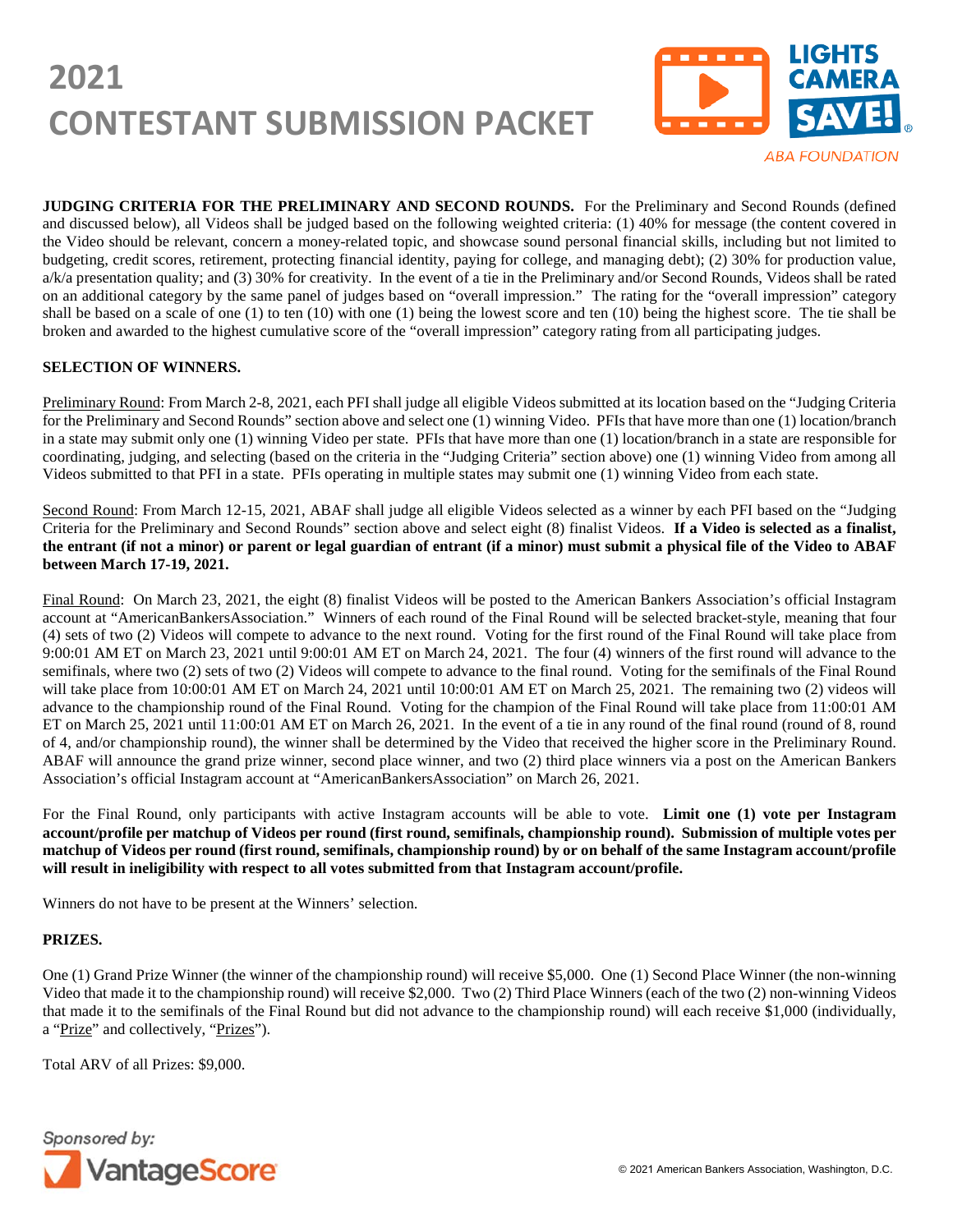

#### **HOW TO CLAIM PRIZES.**

On or about March 26, 2021, Sponsors or their designees will notify via telephone and/or email each PFI from where the Winners' Videos originated. Sponsors or their designees will then reasonably attempt to notify each Winner (if not a minor) or parent or legal guardian of each Winner (if a minor) of his/her or his/her child's winning status via the telephone number and/or mailing address provided in his/her entry packet. If the Winner (if not a minor) or parent or legal guardian of a Winner (if a minor) does not respond to the contact attempt within five (5) business days, or if the Winner (if not a minor) or parent or legal guardian of a Winner (if a minor) declines a Prize, Sponsors will select another Winner, at and in a manner to be determined in Sponsors' sole and absolute discretion. Each Winner (if not a minor) or each minor Winner's parent or legal guardian must confirm his/her or his/her child's eligibility and accept the Prize on his/her or his/her child's behalf. To accept and receive a Prize, Winner (if not a minor) or a parent or legal guardian of a minor Winner must complete, sign, and return an Affidavit of Eligibility ("Affidavit") and, where lawful, Liability/Publicity Release ("Release") (collectively, "Affidavit and Release") by April 15, 2021. If the indicated forms are not signed and returned by the time indicated on the documents, or if a Winner does not meet the eligibility criteria, or is otherwise unwilling or unable to comply with these Official Rules, or cannot be contacted by April 19, 2021, an alternate Winner may be selected at and in a manner to be determined in Sponsors' sole and absolute discretion.

**ODDS.** Odds of winning a Prize depend on the number of eligible entries received.

**PUBLICITY.** Unless prohibited by law, participation in the Contest constitutes each entrant's and, if the entrant is a minor, his/her parent or legal guardian's consent for Contest Entities to use each parent or legal guardian's name (if the entrant is a minor) and the entrant's name, age, hometown, and state of residence for Contest or promotional purposes in any media now known or later developed, without payment or consideration to the entrant or his/her parent(s) or legal guardian(s).

**PRIVACY.** Sponsors will collect personal data from entrants and parents and/or legal guardians of minor entrants when they enter this Contest, and this information will be used for the purposes of administering the Contest, publicizing the Contest, and other promotional purposes that benefit Sponsors.

**GENERAL CONDITIONS.** By participating in this Contest, each entrant and, if the entrant is a minor, his/her parent(s) or legal guardian(s) agrees to be bound by these Official Rules and the decisions or interpretation of Sponsors regarding the Official Rules, which are final and legally binding in all respects. In the event that a Prize cannot be awarded for any reason or a Winner is not capable of redeeming a Prize for any reason, Sponsors shall not be obligated to award any Prize, and Sponsors reserve the right, in their sole and absolute discretion, whether or not to substitute a Prize (or portion of a Prize) with a prize of comparable or greater value or cash value. If, for any reason, more than the stated number of Prizes are available and/or claimed, Sponsors reserve the right to award the Prizes in such category by random drawing from among eligible Prize claimants in such Prize category or in a manner to be determined by Sponsors in their sole and absolute discretion. Non-compliance with these Official Rules may result in disqualification. An individual is not a Winner until he/she and his/her parent(s) or legal guardian(s), if Winner is a minor, have fully complied with these Official Rules. No transfer, assignment, or substitution of a Prize is permitted. Prizes are not exchangeable for merchandise or services. This Contest is in no way sponsored, endorsed, or administered by, or associated with Facebook, YouTube, or any other website or entity that is not a Contest Entity.

**GENERAL RELEASE AND WAIVER OF CLAIMS.** By entering the Contest and/or accepting a Prize, each entrant and, if the entrant is a minor, his/her parent(s) or legal guardian(s) (for himself/herself and his/her heirs) hereby releases Contest Entities, Facebook, YouTube, Designated Websites, and all of their respective parents, subsidiaries, affiliates, advertising and promotion agencies, and all of their respective directors, officers, governors, employees, shareholders, and agents (collectively, the "Releasees") from any and all liability, loss, harm, damage, cost, expense, or claims including, but not limited to, third party claims based on: (a) publicity and/or privacy rights, defamation, and intellectual property associated with the entrant or Winner's participation in the Contest, redemption of any Prize in connection with the Contest, and/or use or misuse of any Prize in connection with the Contest, including, but not limited to, all reasonable counsel fees and court costs incurred, property damage, personal injury, and/or death; (b) anything related to the production, promotion, or execution of the Contest (or participation therein), including preemption, cancellation, or rescheduling; and (c) anything that may occur

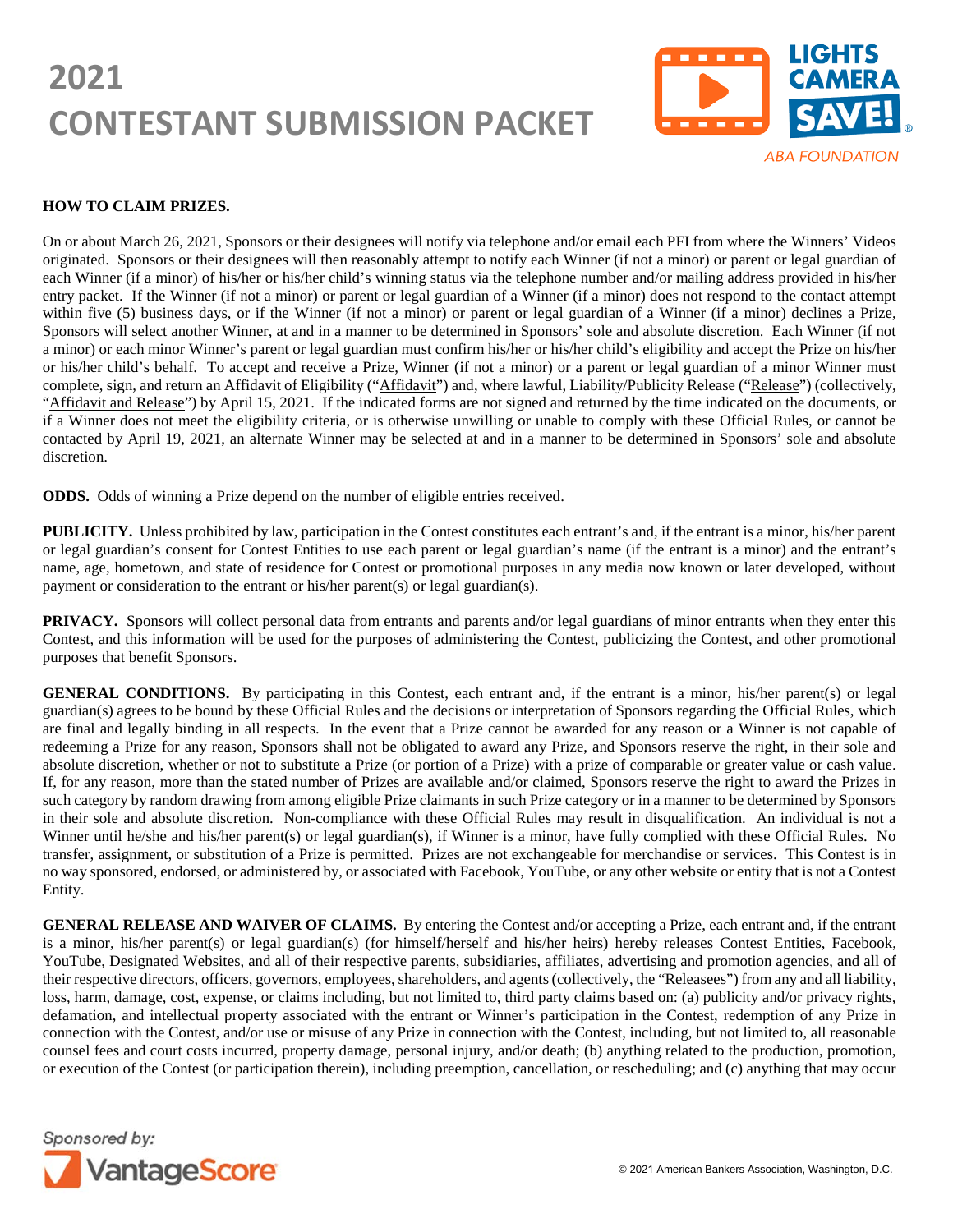

in connection with acceptance and/or use of the Prizes or while participating in the Contest, even if caused or contributed to by the negligence of Releasees.

**LIMITATIONS OF LIABILITY.** Neither Sponsors nor any other Releasee shall be responsible for lost, late, incomplete, stolen, misdirected, illegible, or incomplete entries. Neither Sponsors nor any other Releasee shall be responsible for any incorrect or inaccurate information, whether caused by Sponsors, Releasees, entrants, tampering, or by any of the equipment or programming associated with or utilized in the Contest, and neither Sponsors nor any Releasee shall assume responsibility for any error, omission, defect, theft, destruction, or unauthorized access to the materials related to the Contest. Sponsors reserve the right, in their sole and absolute discretion, to disqualify any individual found to be tampering with the entry process, the voting process, or the operation of the Contest; to be acting in violation of these Official Rules; or to be acting in a non-sportsmanlike or disruptive manner, or with intent or apparent intent to annoy, abuse, threaten, embarrass, harm, or harass, in any way, any other person. If for any reason the Contest is not capable of running as planned by reason of, but not limited to, business or market circumstances, force majeure, public health concerns, tampering, unauthorized intervention, actions by entrants or entrants' parents and/or legal guardians, fraud, or any other causes which, Sponsors in their sole and absolute discretion, deem could corrupt or affect the administration, security, fairness, integrity, or proper conduct of the Contest, or the Contest is otherwise not capable of running as planned, Sponsors reserve the right, in their sole and absolute discretion, to cancel, terminate, modify, or suspend the Contest. If such malfunction, error, disruption, or damage occurs, and it impairs the administration, security, fairness, integrity, or proper play of the Contest, Sponsors may, in their sole and absolute discretion, suspend or terminate the Contest or any portion thereof by posting a notice on their websites or at PFI locations. If the Contest or any portion of the Contest is terminated before the end of the Contest Period, Sponsors will select Winners or the remaining Winners from all eligible entries received as of the termination date of the Contest. IN NO EVENT WILL SPONSORS OR ANY RELEASEE BE RESPONSIBLE OR LIABLE FOR ANY INJURIES, CLAIMS, ACTIONS, DAMAGES, LOSSES, OR LIABILITY OF ANY KIND, INCLUDING DIRECT, INDIRECT, INCIDENTAL, CONSEQUENTIAL, OR PUNITIVE DAMAGES RESULTING FROM OR ARISING FROM PARTICIPATION IN, OR THE PRODUCTION, PROMOTION, OR ADMINISTRATION OF, THE CONTEST, OR ACCEPTANCE, POSSESSION, USE, MISUSE, OR NONUSE OF A PRIZE THAT MAY BE AWARDED. WITHOUT LIMITING THE FOREGOING, ALL PRIZES ARE PROVIDED "AS IS" WITHOUT WARRANTY OF ANY KIND, EITHER EXPRESS OR IMPLIED, INCLUDING BUT NOT LIMITED TO, THE IMPLIED WARRANTIES OF MERCHANTABILITY, FITNESS FOR A PARTICULAR PURPOSE, OR NON-INFRINGEMENT. SOME JURISDICTIONS MAY NOT ALLOW THE LIMITATIONS OR EXCLUSION OF LIABILITY FOR INCIDENTAL OR CONSEQUENTIAL DAMAGES OR EXCLUSION OF IMPLIED WARRANTIES, SO SOME OF THE ABOVE LIMITATIONS OR EXCLUSIONS MAY NOT APPLY TO YOU. CHECK YOUR LOCAL LAWS FOR ANY RESTRICTIONS OR LIMITATIONS REGARDING THESE LIMITATIONS OR EXCLUSIONS. ANY ATTEMPT BY A PARTICIPANT, A PARTICIPANT'S PARENT OR LEGAL GUARDIAN, OR ANY OTHER INDIVIDUAL TO DELIBERATELY UNDERMINE THE LEGITIMATE OPERATION OF THE CONTEST IS A VIOLATION OF CRIMINAL AND CIVIL LAWS, AND SHOULD ANY SUCH ATTEMPT BE MADE, SPONSORS RESERVE THE RIGHT TO SEEK DAMAGES FROM ANY SUCH PERSON TO THE FULLEST EXTENT PERMITTED BY LAW.

**AGREEMENT TO OFFICIAL RULES.** By participating in the Contest, each entrant and, if the entrant is a minor, his/her parent(s) or legal guardian(s), fully and unconditionally agrees to and accepts these Official Rules and the decisions of Sponsors, which are final and binding in all matters relating to the Contest. By participating in the Contest, each entrant and, if the entrant is a minor, his/her parent(s) or legal guardian(s), waives any right to claim ambiguity in these Official Rules. In the event of any inconsistency with any other materials, these Official Rules shall govern.

**MISCELLANEOUS.** Each entry and Video are subject to verification by Sponsors. Acceptance of a Prize constitutes permission for Contest Entities and their designees to use participant's name, Video, photograph, image, likeness, and/or statement in any manner and in any medium for purposes of advertising and trade without additional compensation, authorization, or remuneration, except where prohibited by law. Participation in the Contest constitutes agreement and acceptance of these Official Rules.

**NON-WAIVER.** The failure or delay by Sponsors or their designees in enforcing any particular clause, provision, or aspect of these Official Rules shall not impact the validity, enforceability, or effect of any other clause, provision, or aspect of these Official Rules.